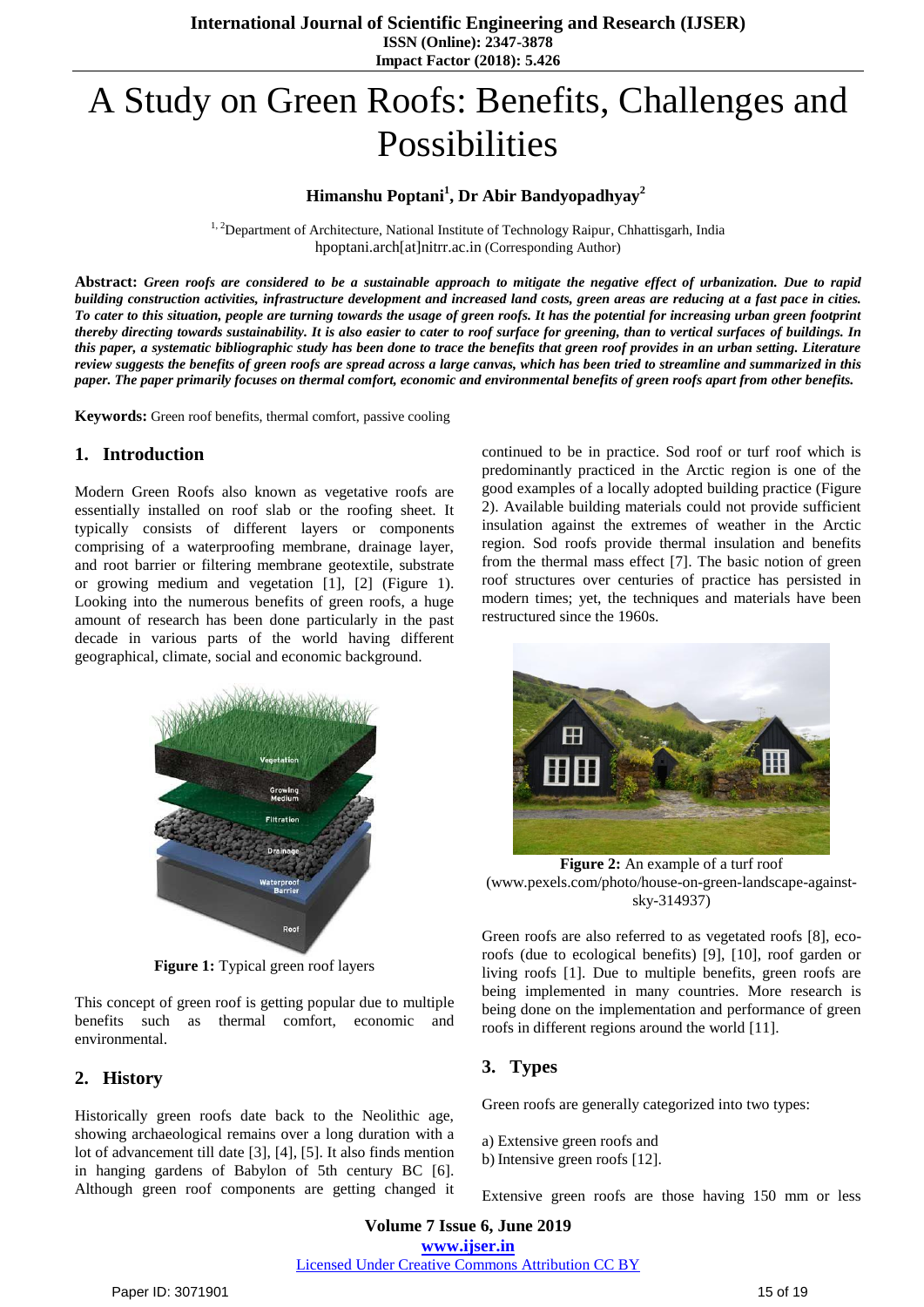#### **International Journal of Scientific Engineering and Research (IJSER) ISSN (Online): 2347-3878 Impact Factor (2018): 5.426**

substrate layer with having limitation to plant size but having the advantage of less weight which can even be retrofitted to an existing roofing system. This type of green roof system is also economical as compared to that of intensive type green roofs [13].

Intensive type green roofs have substrate more than 150 mm and larger plants or trees can be planted over it. These types of green roofs need special considerations on the structural part as it imposes heavy loads on the structural roofing system, thus needing structural design at the initial stage itself or requires retrofitting. This system generally requires more care including irrigation. For these reasons, these types of green roof prove to be costlier than that of extensive green roofs.

Although some literature also highlights an intermediate category of green roofs know as semi-intensive green roofs [14].

# **4. Challenges in green roofs application**

Although the green roofs provide many benefits yet, its application possesses certain challenges. Its initial retrofit cost is at the higher side, which is a hindrance for green roof usage [12]. For retrofitting into existing roofs, structural consideration has to be looked into as it would often stand as a limitation. For new green roofs, roof structure support needs to be designed accordingly [15], [16]. Specialized systems for green roof layers like waterproofing, drainage layer, root barrier needs to be installed, which will add further costs.

In many places, the green roof practice is not common. Lower awareness regarding green roof usage and its benefits is an obstruction towards wide application [17]. It's important to select appropriate plant species with respect to geographical location as it may require more water for irrigation purposes. Literature review suggests higher usage of drought-resistant plants like sedum etc. for the limited requirement of water with lesser frequency [18], [19]. Also, plants with limited height can be used in extensive type green roofs. Whereas intensive type green roofs support larger plant growth but pose a limitation of higher structural loads, higher costs and more maintenance.

## **5. Benefits of green roofs**

Green roofs have numerous primary or secondary benefits. Although green roof benefits encompass various fields, in this paper benefits like thermal comfort, economic and environmental benefits are discussed.

## **5.1 Thermal comfort**

Thermal comfort is considered to be important towards making a space habitable. Green roof adds to the temperature reduction inside buildings [20], [21] [22], [20], [23]. Vegetation layer of green roofs helps the roof absorb less solar energy by evapotranspiration [24] and providing a thermal mass layer thereby reducing the flow of heat into a building. In hotter days it reduces the temperature inside buildings. In cooler days it contributes towards warmer temperature. So, green roofs can be suggested for hot climates as well as cold climates. Green roofs also maintain the inside temperature. It also contributes to the reduction of diurnal temperature fluctuations [7]. It also absorbs lower irradiative temperature in comparison to other roofs [25]. Broadly, green roofs are being advocated as an important passive cooling system [22], [26].

Various studies have been done globally in order to find out the temperature reduction or thermal comfort properties of the green roofs. A few of them are being discussed here.

In a research output in Melbourne, Australia results in 3.8°C reduced temperature for the substrate of a green roof as compared to that of the roof with soil alone [27].

Another experimental and simulation study done in south India results in 4°C and 3.1°C lesser temperature respectively when averaged for a green-roofed room and a bare roofed room [28].

An experimental study was done in the Mediterranean climate of southern Italy, where different green roof rooms were observed with a reference room. All the green roofs having different layers showed temperature reduction with a maximum reduction of 2.3°C in one of those [29].

In a study done in Shanghai, China, green roof proved to be more efficient for temperature reduction when used along with intermittent ventilation. This was compared with an insulated roof. The maximum temperature reduction noted was 2.7°C [30].

A field experiment was done in central Taiwan resulted in a maximum temperature reduction of 3.98°C when bare soil roof was compared to the roof with vegetation [31].

These studies clearly suggest that green roofs reduce temperatures in spaces underneath thereby help achieve thermal comfort and also create microclimatic effects due to a temperature reduction of the surroundings. Literature review majorly suggests that due to the benefit of temperature reduction possibilities of green roofs, it stands as an important passive design measure in buildings to achieve sustainability.

## **5.2 Economic**

Green roofs provide individual and socio-economic benefits over the life cycle [32]. Economic and cost-benefit assessment on green roofs did by Feng and Hewage highlights various individual and public benefits like cooling costs by energy use reduction, stormwater management, better air quality and reduction of urban heat island [33].

Green roofs are useful in extending the durability of the roof by becoming an insulation layer between roof and environment. Vegetation protects the existing roofs waterproofing membranes and reduces damaging effects due to exposure to direct ultraviolet rays and extremes of

**Volume 7 Issue 6, June 2019 www.ijser.in** Licensed Under Creative Commons Attribution CC BY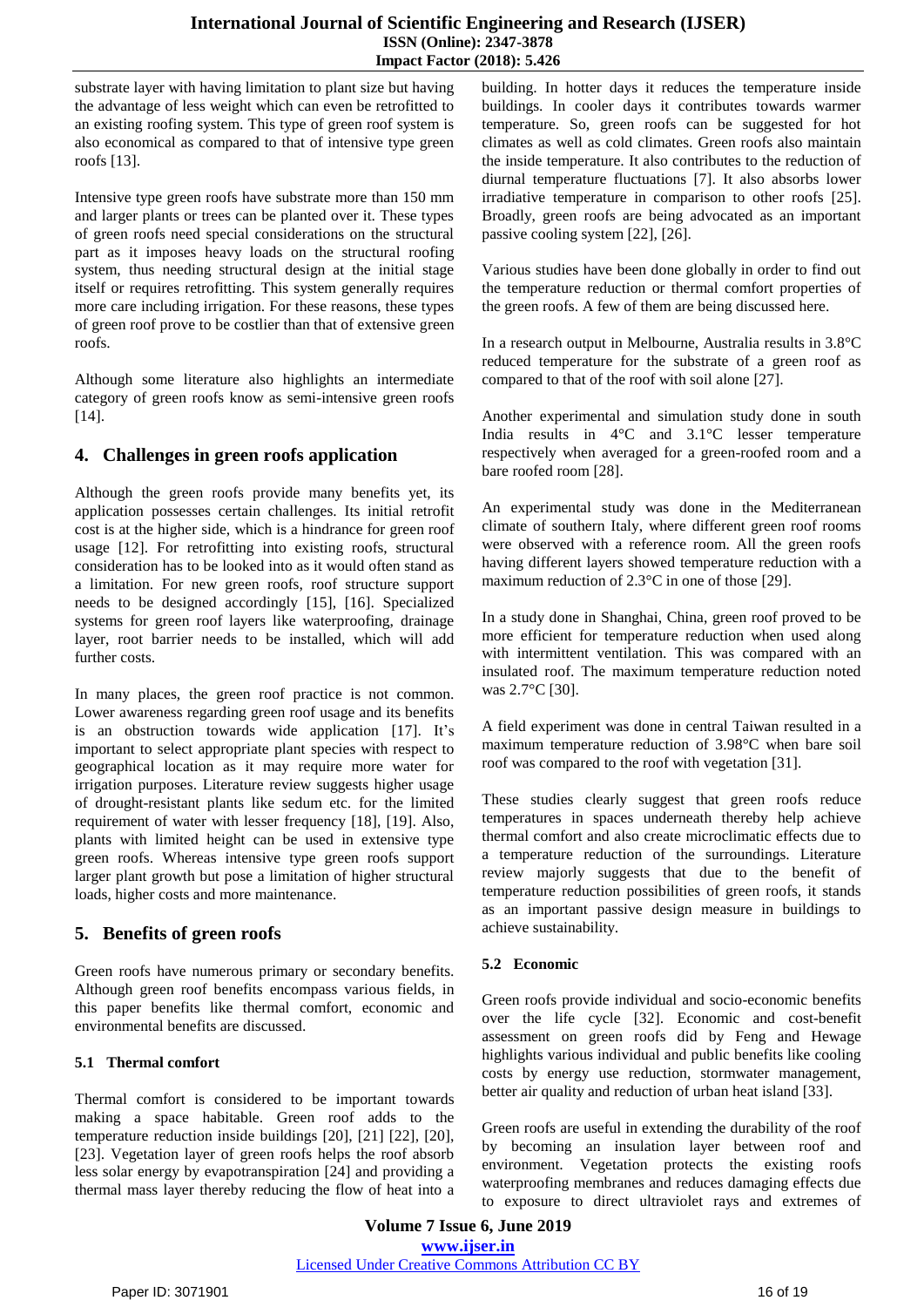expansion and contraction because of temperature fluctuations thereby extending roof life or structural longevity [34]. This property of green roof is leading to lesser replacement and maintenance cost.

Green roofs have investment and financial benefits as highlighted by [32], [35]. To make it a common practice, some countries and cities offer benefits and incentives. It saves in terms of tax credits, incentives or rebates for using green roofs in buildings [36], [37], [38].

Certain green roof regulations count green roofs as a nonpaved area, (for e.g. Fairfax Virginia), which allows building more on the same property, thereby increasing the property value thus making the green roof as an important trade-off [39].

On the lines of air conditioning usage, for each degree (in °F) being raised in the thermostat, about 3 to 5% could be saved on air conditioning costs [40]. In a simulation study for a typical office building in Hong Kong, for every 1°C increase in temperature setting, the reduction of electricity consumption in the air-conditioning equipment was about 3% [41]. As per the Ministry of Power, India, with a 1 degree increase in temperature set point of air conditioners, energy consumption decreases by 6 percent [42].

Since green roofs have been proven for temperature reduction and energy savings, these studies clearly show green roofs would further prove to be a cost-saving strategy.

#### **5.3 Environmental**

Green roofs contribute to numerous environmental benefits which are proven by various researchers. In this section, various such benefits are discussed.

Economic and thermal comfort benefits are directly or indirectly associated with environmental benefits and contribute to it. For instance, green roofs reduce energy consumption and add to thermal comfort which leads to cost benefits and in turn contributes to environmental benefits.

Green roofs contribute to the local environment by reducing temperature and achieving microclimatic benefits [20], [43]. It reduces energy usage during peak demands [26]. It provides space for plants, birds and other invertebrates etc. thereby creating habitat [43], [44],[45], thus improving the urban environment by enriching the biodiversity [46].

Green roofs contribute in pollution control. It purifies the air pollutants [18], [47]. It also helps in Carbon sequestration [48], [49], which further helps in reducing global warming. Plants in green roofs generate oxygen [18].

Green roofs cut off noise by providing acoustic insulation [50], [51], [52]. It absorbs pollutants from rain and cleans the rainwater and improves water run-off quality.

It contributes to water management and maintains stormwater drainage by delaying at the storm peak. By absorbing and holding water, it further reduces run-off volume [53], and because of reduction in rapid run-off, reduces flash floods in an area [54].

It Improves or enhances site aesthetics and livability benefits [55], [56]. Green roofs help in achieving green building certification like Leadership in Energy and Environmental Design (LEED®), developed by the United States Green Building Council (USGBC). LEED is the most used rating system for green buildings in the world [57], [58], [59].

Green roofs absorb 60% solar radiations through photosynthesis thereby act as an impediment to reduce solar radiations [25]. It further helps in reducing urban heat island effect [26], [60]. A research done by Berardi et.al. confirms environmental sustainability benefits of green roofs [61].

## **6. Conclusion**

In this paper, various aspects of green roofs have been discussed highlighting the green roof benefits. Literature review clearly suggests that various researchers working on the lines of the common goal of achieving benefits from green roofs are successful to a greater extent. Literature suggests that research on green roofs is restricted to only a few countries [8], which advocates that there is a wide scope of studies and research in the area of green roofs. Research is needed on the effect of green roofs on achieving human comfort and energy conservation. A green roof can be implemented in various parts of the globe with different geographical backgrounds and diverse climatic conditions.

Research informs that various countries provide incentives, direct tax rebates and financial support for the usage of green roofs. This may be adopted by developing countries where such policies do not exist. This will also highlight green roofs as an environment-friendly construction practice. Due to rapid urbanization and shrinkage of green areas, urban roof greening comes as an important strategy to increase green cover and various other associated benefits from it.

To combat the energy crisis, carbon emissions, increasing global warming and ozone layer depletion, people must move to practical approaches which provide sustainable solutions. Green roofs prove to be one such strategy, which will serve communities for years to come. Green roofs are also important in terms of social, architectural and aesthetic aspects. When implemented at a large scale, it may transform the dying urban ecosystem and expand the public benefits.

Though it poses an initial challenge of higher incurred cost and other constraints, its overall benefits outweigh the cost and other hinderance factors.

In this paper, an effort was made to understand the knowhow of green roofs and their benefits. From the study, it is apparent that future research and development is impertinent and green roof could be used widely as an integrated part of nature in buildings. In the long run, it will prove very beneficial for better human comfort, social, economic and sustainable development.

**Volume 7 Issue 6, June 2019 www.ijser.in** Licensed Under Creative Commons Attribution CC BY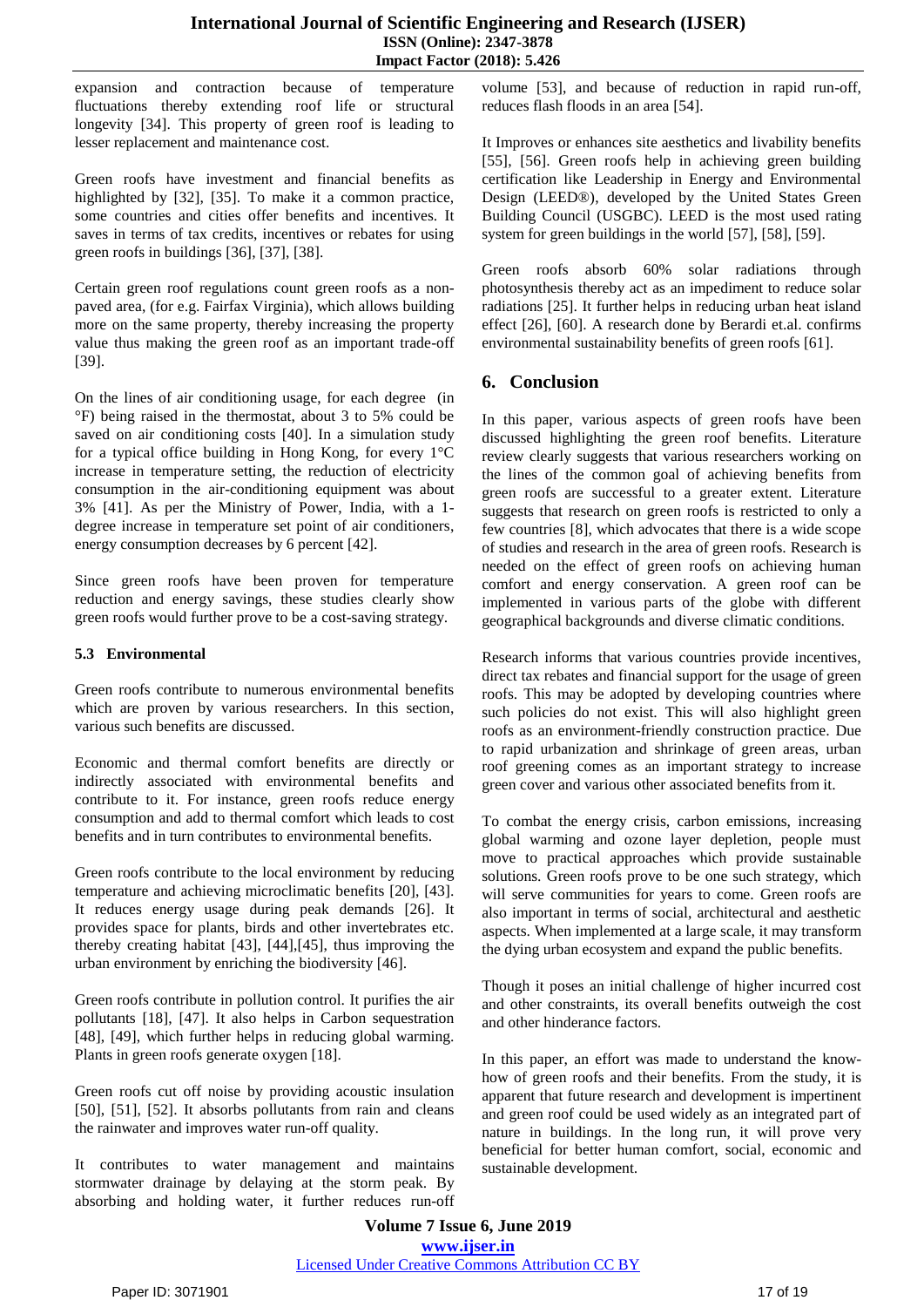**International Journal of Scientific Engineering and Research (IJSER) ISSN (Online): 2347-3878 Impact Factor (2018): 5.426**

#### **References**

- [1] S. Pandey, D. A. Hindoliya, and R. Mod, "Artificial neural network for predation of cooling load reduction using green roof over building in sustainable city," *Sustain. Cities Soc.*, vol. 3, no. 1, pp. 37–45, 2012.
- [2] J. Goussous, H. Siam, and H. Alzoubi, "Prospects of green roof technology for energy and thermal benefits in buildings: Case of Jordan," *Sustain. Cities Soc.*, 2015.
- [3] S. Kristjansdottir, S. Lazzeri, and N. Macchioni, "An Icelandic medieval stave church made of drift timber: The implications of the wood identification," *J. Cult. Herit.*, 2001.
- [4] R. LOVEDAY, "Where Have all the Neolithic Houses Gone? Turf - an Invisible Component," *Scottish Archaeol. J.*, vol. 28, no. 2, pp. 81–104, 2006.
- [5] R. R. Bathurst, D. Zori, and J. Byock, "Diatoms as bioindicators of site use: Locating turf structures from the Viking Age," *J. Archaeol. Sci.*, 2010.
- [6] K. Vijayaraghavan, "Green roofs: A critical review on the role of components, benefits, limitations and trends," *Renew. Sustain. Energy Rev.*, vol. 57, pp. 740–752, 2016.
- [7] C. Y. Jim, "An archaeological and historical exploration of the origins of green roofs," *Urban For. Urban Green.*, vol. 27, no. June, pp. 32–42, 2017.
- [8] K. Vijayaraghavan, "Green roofs: A critical review on the role of components, benefits, limitations and trends," *Renew. Sustain. Energy Rev.*, vol. 57, pp. 740–752, May 2016.
- [9] D. J. Sailor, "A green roof model for building energy simulation programs," *Energy Build.*, vol. 40, no. 8, pp. 1466–1478, 2008.
- [10]K. L. Getter, D. Bradley Rowe, and B. M. Cregg, "Solar radiation intensity influences extensive green roof plant communities," *Urban For. Urban Green.*, 2009.
- [11]M. Shafique, R. Kim, and M. Rafiq, "Green roof benefits, opportunities and challenges – A review," *Renew. Sustain. Energy Rev.*, vol. 90, no. March, pp. 757–773, 2018.
- [12]H. F. Castleton, V. Stovin, S. B. M. Beck, and J. B. Davison, "Green roofs; Building energy savings and the potential for retrofit," *Energy Build.*, vol. 42, no. 10, pp. 1582–1591, 2010.
- [13]H. Feng and K. N. Hewage, "Economic Benefits and Costs of Green Roofs," *Nat. Based Strateg. Urban Build. Sustain.*, pp. 307–318, Jan. 2018.
- [14]US General Services Administration, "The Benefits and Challenges of Green Roofs on Public and Commercial Buildings," 2011.
- [15]H. F. Castleton, V. Stovin, S. B. M. Beck, and J. B. Davison, "Green roofs; Building energy savings and the potential for retrofit," *Energy Build.*, vol. 42, no. 10, pp. 1582–1591, 2010.
- [16]S. Cascone, F. Catania, A. Gagliano, and G. Sciuto, "A comprehensive study on green roof performance for retrofitting existing buildings," *Build. Environ.*, vol. 136, no. March, pp. 227–239, 2018.
- [17]R. Fernandez-Cañero, T. Emilsson, C. Fernandez-Barba, and M. Á. Herrera Machuca, "Green roof systems: A study of public attitudes and preferences in southern Spain," *J. Environ. Manage.*, vol. 128, pp. 106–115,

2013.

- [18]W. C. Li and K. K. A. Yeung, "A comprehensive study of green roof performance from environmental perspective," *Int. J. Sustain. Built Environ.*, vol. 3, no. 1, pp. 127–134, 2014.
- [19]F. Kazemi and R. Mohorko, "Review on the roles and effects of growing media on plant performance in green roofs in world climates," *Urban For. Urban Green.*, vol. 23, pp. 13–26, 2017.
- [20]U. Berardi, "The outdoor microclimate benefits and energy saving resulting from green roofs retrofits," *Energy Build.*, vol. 121, pp. 217–229, 2016.
- [21]P. La Roche and U. Berardi, "Comfort and energy savings with active green roofs," *Energy Build.*, vol. 82, pp. 492–504, 2014.
- [22]J. Coma, G. Pérez, C. Solé, A. Castell, and L. F. Cabeza, "Thermal assessment of extensive green roofs as passive tool for energy savings in buildings," *Renew. Energy*, vol. 85, pp. 1106–1115, 2016.
- [23] L. Jiang and M. Tang, "Thermal analysis of extensive green roofs combined with night ventilation for space cooling," *Energy Build.*, vol. 156, pp. 238–249, 2017.
- [24]A. B. Besir and E. Cuce, "Green roofs and facades: A comprehensive review," *Renew. Sustain. Energy Rev.*, vol. 82, no. October 2017, pp. 915–939, 2018.
- [25] O. Saadatian *et al.*, "A review of energy aspects of green roofs," *Renew. Sustain. Energy Rev.*, vol. 23, pp. 155– 168, 2013.
- [26]M. Zinzi and S. Agnoli, "Cool and green roofs. An energy and comfort comparison between passive cooling and mitigation urban heat island techniques for residential buildings in the Mediterranean region," *Energy Build.*, vol. 55, pp. 66–76, 2012.
- [27]A. M. Coutts, E. Daly, J. Beringer, and N. J. Tapper, "Assessing practical measures to reduce urban heat: Green and cool roofs," *Build. Environ.*, vol. 70, pp. 266–276, Dec. 2013.
- [28]V. Kumar and A. M. Mahalle, "Investigation of the Thermal Performance of Green Roof on a Mild Warm Climate," vol. 6, no. 2, 2016.
- [29]P. Bevilacqua, D. Mazzeo, R. Bruno, and N. Arcuri, "Experimental investigation of the thermal performances of an extensive green roof in the Mediterranean area," *Energy Build.*, vol. 122, pp. 63–69, 2016.
- [30]J. Ran and M. Tang, "Effect of Green Roofs Combined with Ventilation on Indoor Cooling and Energy Consumption," *Energy Procedia*, vol. 141, pp. 260– 266, 2017.
- [31]Y. Y. Huang, C. T. Chen, and W. T. Liu, "Thermal performance of extensive green roofs in a subtropical metropolitan area," *Energy Build.*, vol. 159, pp. 39–53, 2018.
- [32] F. Bianchini and K. Hewage, "Probabilistic social costbenefit analysis for green roofs: A lifecycle approach," *Build. Environ.*, vol. 58, pp. 152–162, 2012.
- [33]H. Feng and K. N. Hewage, "Economic Benefits and Costs of Green Roofs," in *Nature Based Strategies for Urban and Building Sustainability*, Elsevier, 2018, pp. 307–318.
- [34]E. Oberndorfer *et al.*, "Green Roofs as Urban Ecosystems: Ecological Structures, Functions, and Services," *Bioscience*, vol. 57, no. 10, pp. 823–833,

**Volume 7 Issue 6, June 2019**

**www.ijser.in**